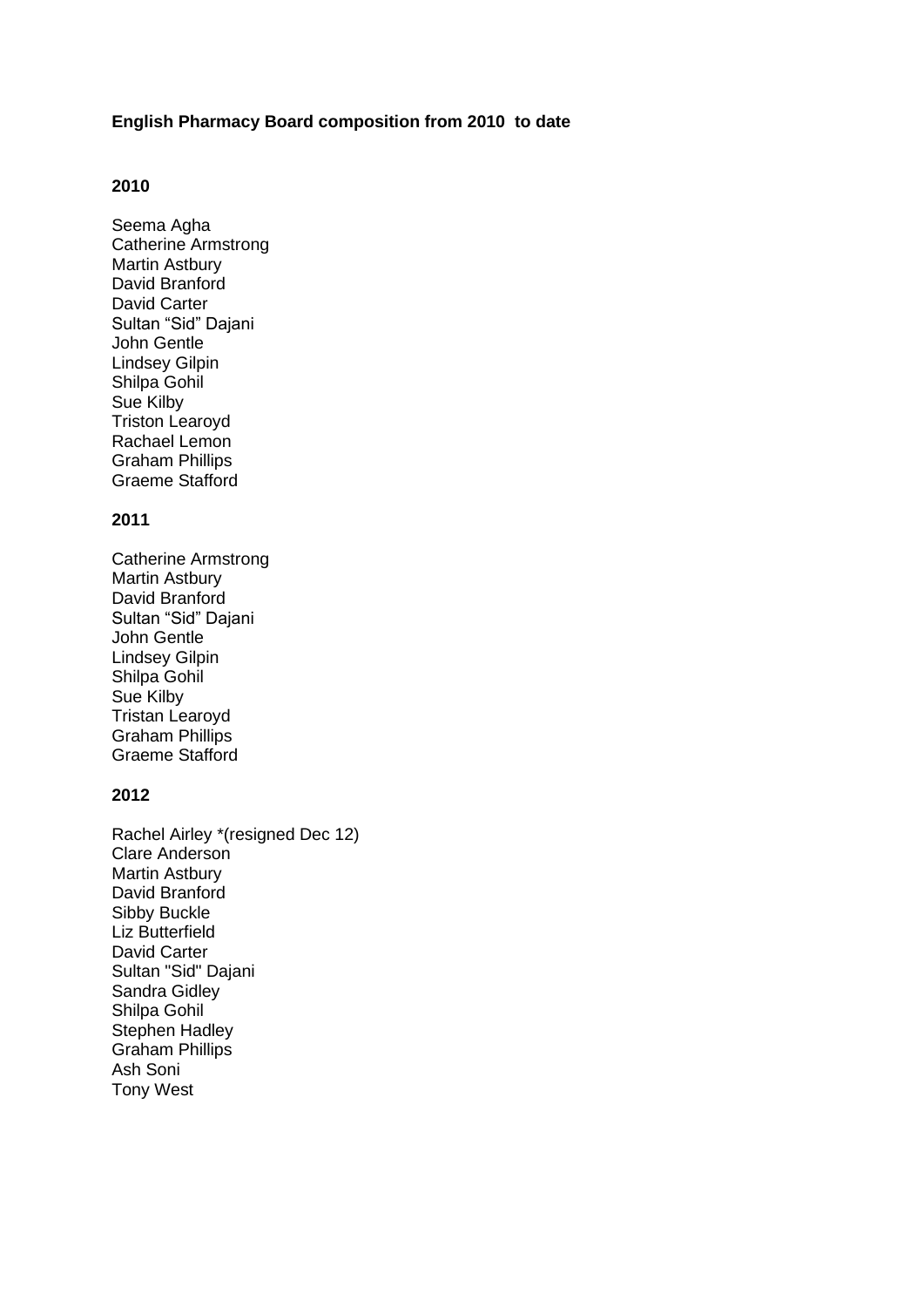## **2013**

Claire Anderson Martin Astbury David Branford Sibby Buckle Elizabeth Butterfield David Carter Anthony Cox Sultan "Sid" Dajani Sandra Gidley Shilpa Gohil Stephen Hadley Mahendra Patel Ash Soni Tony West

### **2014**

Claire Anderson Martin Astbury David Branford Sibby Buckle Elizabeth Butterfield David Carter Anthony Cox Sultan "Sid" Dajani Deborah Evans Sandra Gidley Shilpa Gohil Mahendra Patel Ash Soni Tony West

#### **2015**

Claire Anderson Catherine Armstrong Martin Astbury Sibby Buckle David Carter Anthony Cox Sultan "Sid" Dajani Deborah Evans Sandra Gidley Mike Hannay Mahendra Patel Aamer Safdar Ash Soni Tony West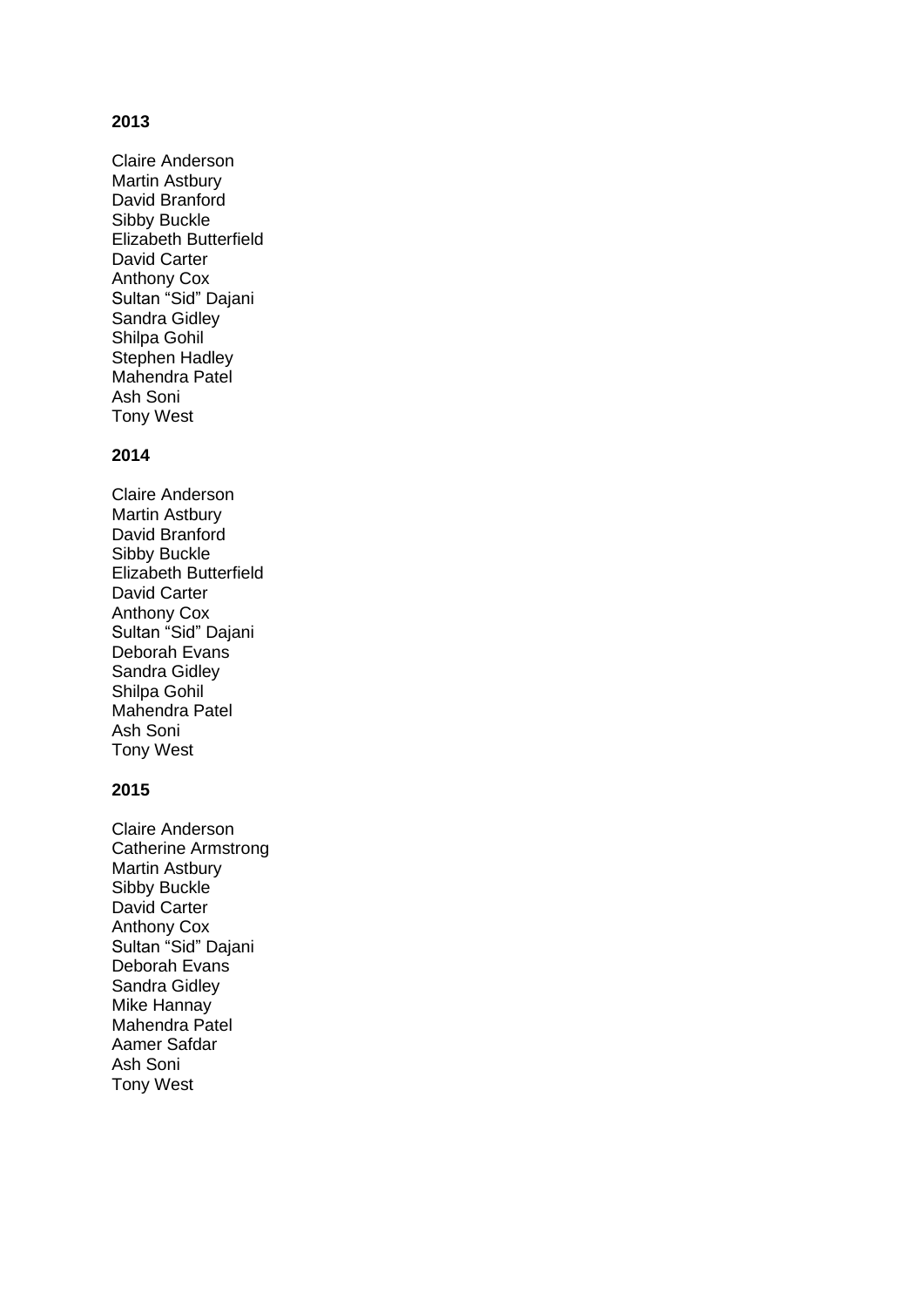## **2016**

Claire Anderson Catherine Armstrong Martin Astbury David Branford Sibby Buckle Elizabeth Butterfield David Carter Sultan "Sid" Dajani Deborah Evans Sandra Gidley Mahendra Patel Aamer Safdar Ash Soni Tracey Thornley

### **2017**

Claire Anderson Catherine Armstrong Martin Astbury David Branford Sibby Buckle Nadia Bukhari Elizabeth Butterfield David Carter Sultan "Sid" Dajani Sandra Gidley Mahendra Patel Aamer Safdar Ash Soni Tracey Thornley

### **2018**

Claire Anderson Martin Astbury Sibby Buckle Nadia Bukhari Elizabeth Butterfield David Carter Sultan "Sid" Dajani Sandra Gidley Thorrun Govind Hemant Patel Mahendra Patel Aamer Safdar (1 yr tenure) Ash Soni Tracey Thornley